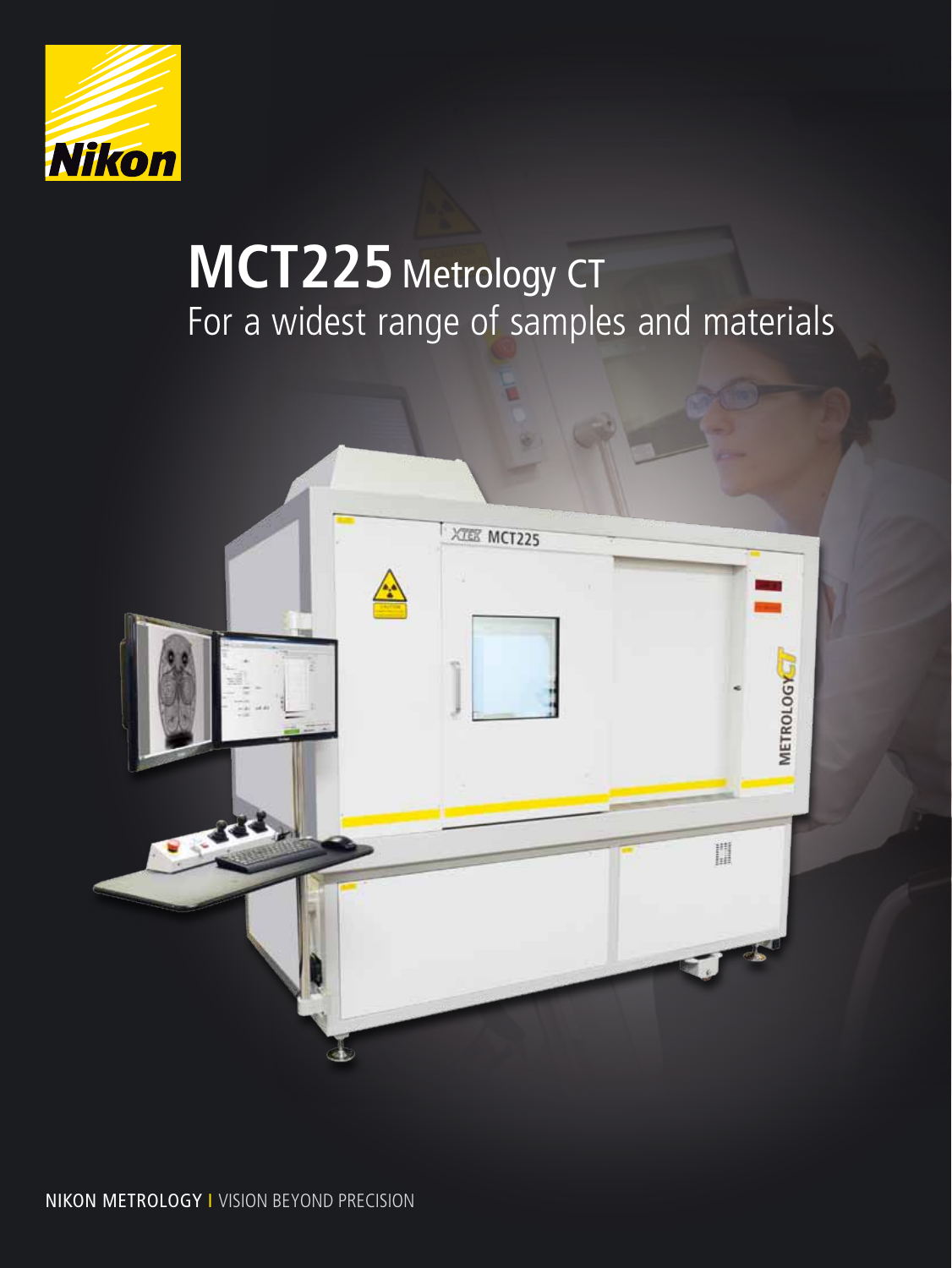## MCT225

**MCT225 provides Metrology CT for a wide range of sample sizes and material densities in accordance with the latest industry standards. All internal and external geometry is measured efficiently without reference measurements or damaging the sample. With fifty years' CMM experience and twenty five years' X-ray experience, our pedigree for reliable high quality Metrology CT is second to none.**

### **FLEXIBLE EFFICIENCY**

### **Widest range of sample sizes and material densities**

MCT225 is an invaluable asset for manufacturers seeking to benefit from reduced leads times and inspection cycles. The powerful X-ray source and large capacity manipulator combine with high magnification and small feature detection to create a solution suited to a wide variety of applications. All internal and external geometry of complex parts and assemblies can be measured and analyzed in a single non-destructive process.

### **Mold tool development**

Plastic injection-mold and metal die-cast toolmakers can reduce correction cycles during tool development by 50%. All shrinkage, deformation and dimensional errors are clearly identified with easy to understand inspection reports. Optimization of mold parameters can be shortened from weeks to days, accelerating the time to market for new products and designs.



#### **Material penetration guide**

| PLASTIC          | 170 mm $(6.7")$        |
|------------------|------------------------|
| <b>ALUMINIUM</b> | $75 \text{ mm}$ (2.9") |
| <b>IRON</b>      | $15 \text{ mm} (0.6")$ |

Other suitable materials include: STEEL, CERAMIC, CARBON FIBRE, WOOD



**Metrology CT process** 



F1 car hydraulic manifold



reconstruction



Direct comparison to CAD model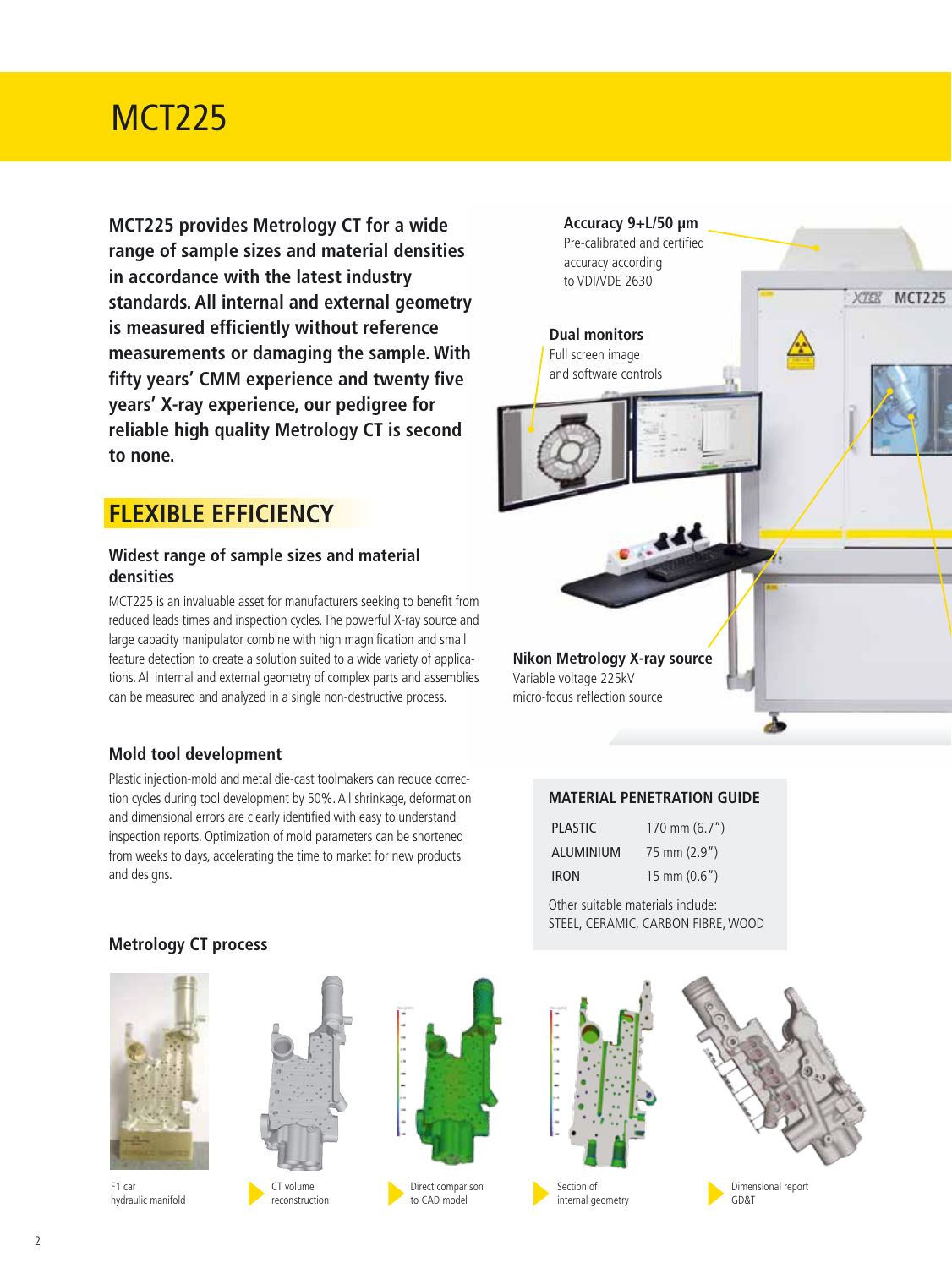## Absolute accuracy for inside metrology



## **ABSOLUTE ACCURACY**

MCT225 is pre-calibrated using accuracy standards traceable to the UK's national measurement institute (NPL) and verified using VDI/VDE 2630 guidelines for Computed Tomography in Dimensional Measurement. Absolute Accuracy guarantees measurement accuracy without time consuming comparative scans or reference measurements, samples are simply placed on a rotary table inside the enclosure and measured. Several key metrology features provide long term stability and enable the MCT225 to achieve an impressive accuracy specification of 9+L/50µm.

- Nikon Metrology developed micro-focus X-ray source.
- Temperature controlled enclosure.
- High precision linear guideways.
- Axis travels error corrected.
- Liquid cooled X-ray source.
- High resolution optical encoders.
- High resolution 4Megapixel detector.
- Finite Element Analysis (FEA) optimized manipulator.





CT scan of plastic fan Section showing CAD comparison

### **COMPLETE SOLUTION**

#### **Everything to hand**

The unique CT Wizard guides the operator every step of the way from sample loading to creating the final inspection report. Settings are automatically optimized for accuracy and image quality without compromising on productivity. Accelerated reconstruction of the sample volume, using optimized graphics cards, reduces the total process time from hours to minutes.

Reporting and analysis features include:

- Part-to-CAD comparison with colour mapping
- Surface measurement using surface and voxel data
- Geometric feature inspection
- Geometric Dimensioning and Tolerancing (GD&T)
- 3D visualization of the sample volume

The same dataset can easily be used for measurement and defect analysis (NDT).



NDT void detection of aluminium casing